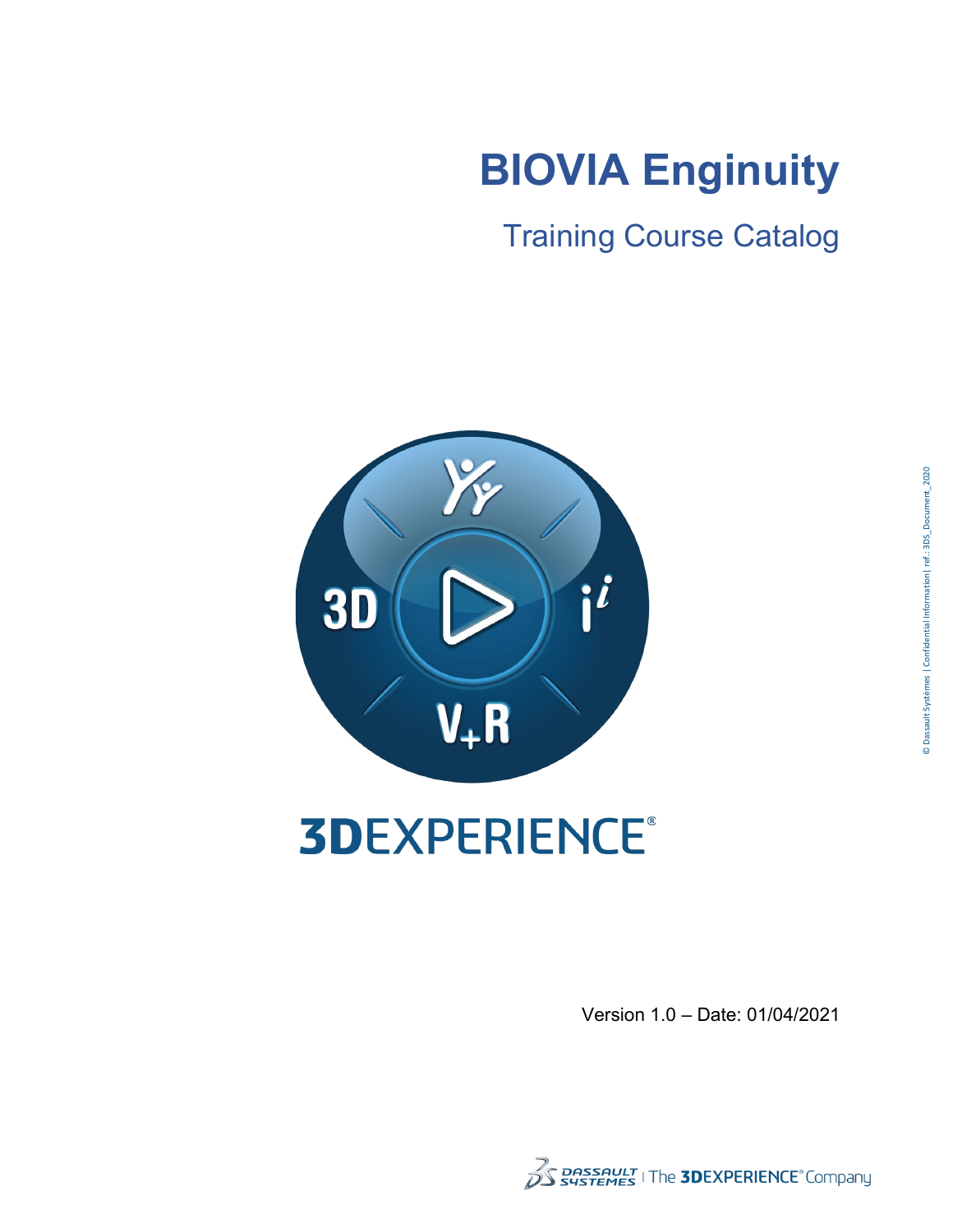# **Enginuity Course Catalog**

# **Table of Contents**



 $\overline{\textbf{H}}$ 

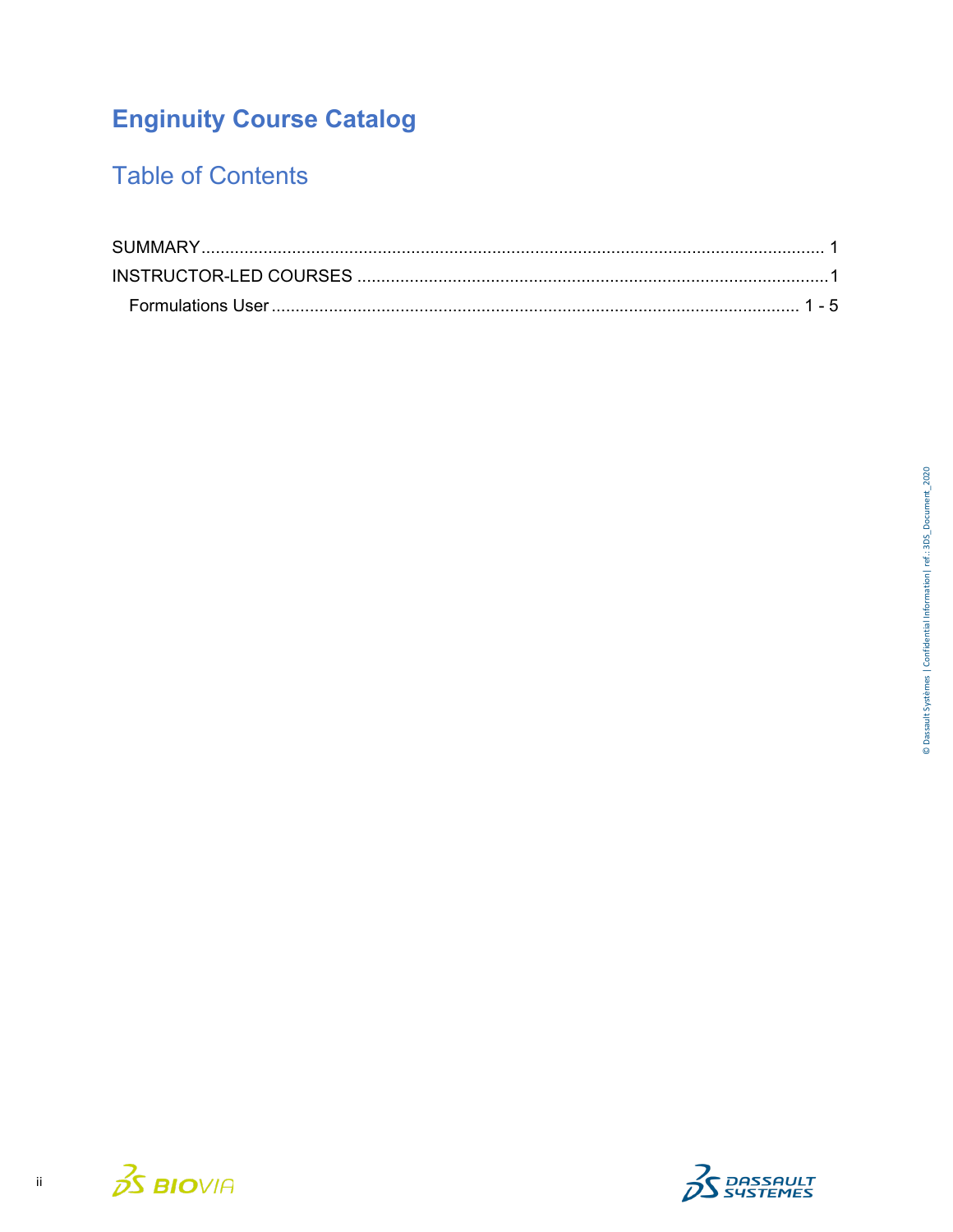# **SUMMARY**

Establish what Enginuity does and where it fits into the product development cycle.

- Electronic notebook for batch-based formulation development
- Advanced calculation tools to streamline formula design
- Single point of entry for formula and raw material information:

#### **Delivery Methods:**

• **Instructor-Led Training**: Facilitated by an instructor, this training takes place at your location or through a virtual classroom. Onsite courses offer hands-on exercises to enhance the learning experience. In remote classes, hands-on exercises are assigned as homework, rather than during class time.

## <span id="page-2-0"></span>**INSTRUCTOR-LED COURSES**

### **FORMULATIONS USER**

This course will provide users with basic competencies in using Enginuity to create, open and submit formulas; navigate and customize the user interface; correctly incorporate phases and premixes; QS to batch and phase; add specifications and attach related documents to formulas; understand formula summary options; and create standard reports.

| <b>Topics</b>                                          | <b>Details</b>                        |
|--------------------------------------------------------|---------------------------------------|
| <b>User Preferences</b>                                | <b>Onsite/ Remote Training: 1 Day</b> |
| Goal: Set user preferences so that everyone is working | Level: Beginner                       |
| the best way.                                          | <b>Prerequisites: None</b>            |
| • General Tab                                          |                                       |
| • Formula Grid Tab                                     |                                       |
| • Formatting Tab • Default Layouts Tab                 |                                       |

#### **New Formula Creation**

Goal: create a new formula and add new ingredients.

- Creating a new formula and the "formulating on a napkin" philosophy
- Adding ingredients:
	- $\triangleright$  Insert and delete ingredients,
	- $\triangleright$  Autolookup
- Searching for ingredients
- Adding processing instructions:
	- $\triangleright$  Insert and delete processing instructions
	- $\triangleright$  Create new processing instructions
	- $\triangleright$  Search for processing instructions



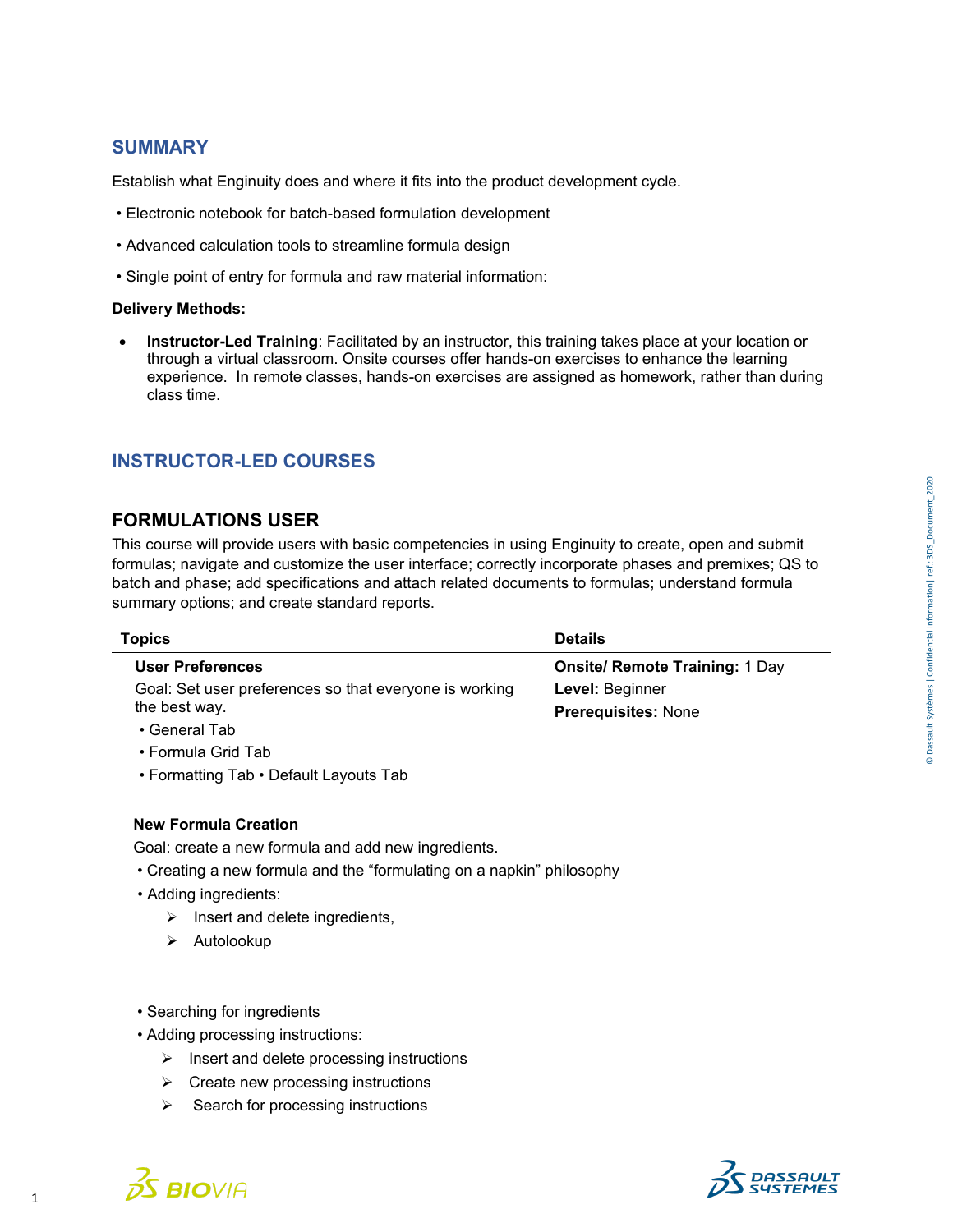# **QS to Phase and Batch**

Goal: QS is one of the most commonly used calculations in the cosmetic chemistry. Users will be able to QS a formula or phase using one or more ingredients and will be introduced to the concepts of advanced QS.

- Basic QS Functions
	- $\triangleright$  QS to batch
	- $\triangleright$  QS to phase
	- $\triangleright$  QS to unknown/TBD value
	- $\triangleright$  Quantity is unknown.
- Simultaneously QS multiple ingredients to achieve fixed ingredient ratios
- Introduction to advanced QS

#### **Phases and Premixes**

Goal: create formulas using phases and premixes – included and not-included phases.

- Creating multiple included phases within a formula
	- $\triangleright$  Phase labeling
	- $\triangleright$  Phase Properties, screen
- Creating not-included phases with a formula
	- $\triangleright$  Fixed phase size
	- $\triangleright$  Floating phase size

#### **Formula Submission**

 $\frac{2}{2}$  BIOVIA

Goal: save the formula and introduce the concepts of document management, version control and formula validations.

- Formula statuses (hypothetical, experimental, etc.)
- Category sub-category, brand sub-brand
- Formula validation and submission rules.



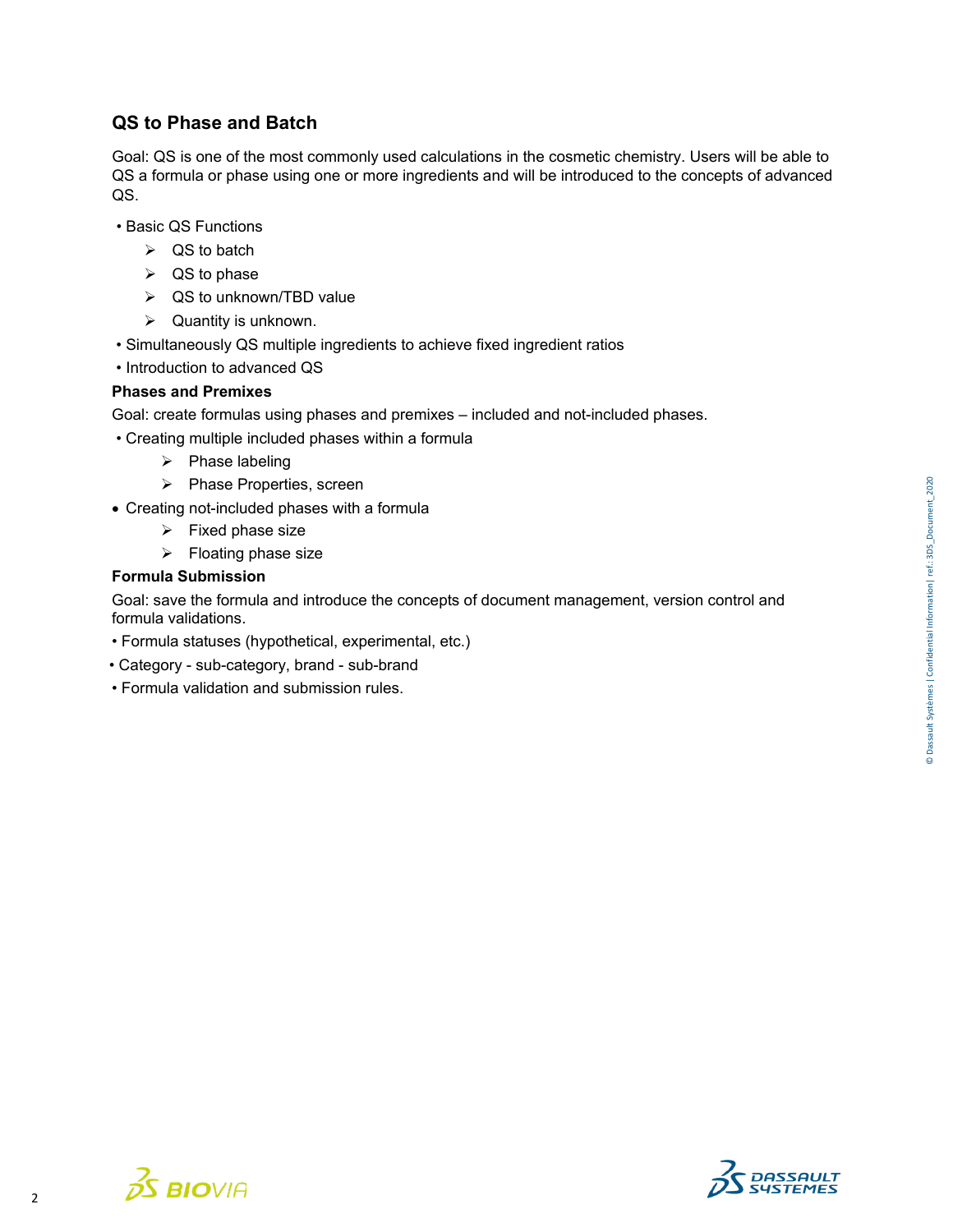### **Formula Searching and Retrieval**

Goal: locate and retrieve previously submitted formulas, view and open formulas in the correct mode.

- Recent Formulas dock
- Navigating the formula search screen, searching by:
	- $\triangleright$  Simple and advanced screens
	- $\triangleright$  Formula characteristics:
		- O Formula #, Formula name
		- O Product characteristics: Code #, Category, Brand, Sub-brand, etc.
	- $\triangleright$  Full text searches
	- > "Where Used" searching
	- $\triangleright$  Search by ingredient levels
	- $\triangleright$  Performance searching
- Formula viewing/opening options new names and functionalities
	- $\triangleright$  View pdf rendition
	- $\triangleright$  View in Enginuity
	- $\triangleright$  Update (add data / info to formula)
	- $\triangleright$  Propagate (make formula change)
	- $\triangleright$  Process (make process change)
	- $\triangleright$  Duplicate (create new formula from template)
	- $\triangleright$  Copy selected rows to clipboard, o retrieve all versions,

#### **Characteristic Masters and Performance Results**

Goal: use characteristic masters to create repeatable testing methodologies.

- Linking Characteristics Masters to a formula
- The Characteristics tab
- Add Characteristic dialog

#### **Adding Attachments**

Goal: associate documents with formulas.

- Attaching documents
- ENOVIA 3DEXPERIENCE Docbase

#### **Working with Layouts**

Goal: set up, save, and retrieve specialized layouts to better perform common formulating tasks.

- Create an "All Costs" layout
	- Cost/Kg; Cost in Formula; Cost per Piece, Percent cost in formula
- Saving your layout
	- $\triangleright$  The Layouts directory
- Setting default layouts: the user preferences dialog
- Exporting to excel using saved layouts



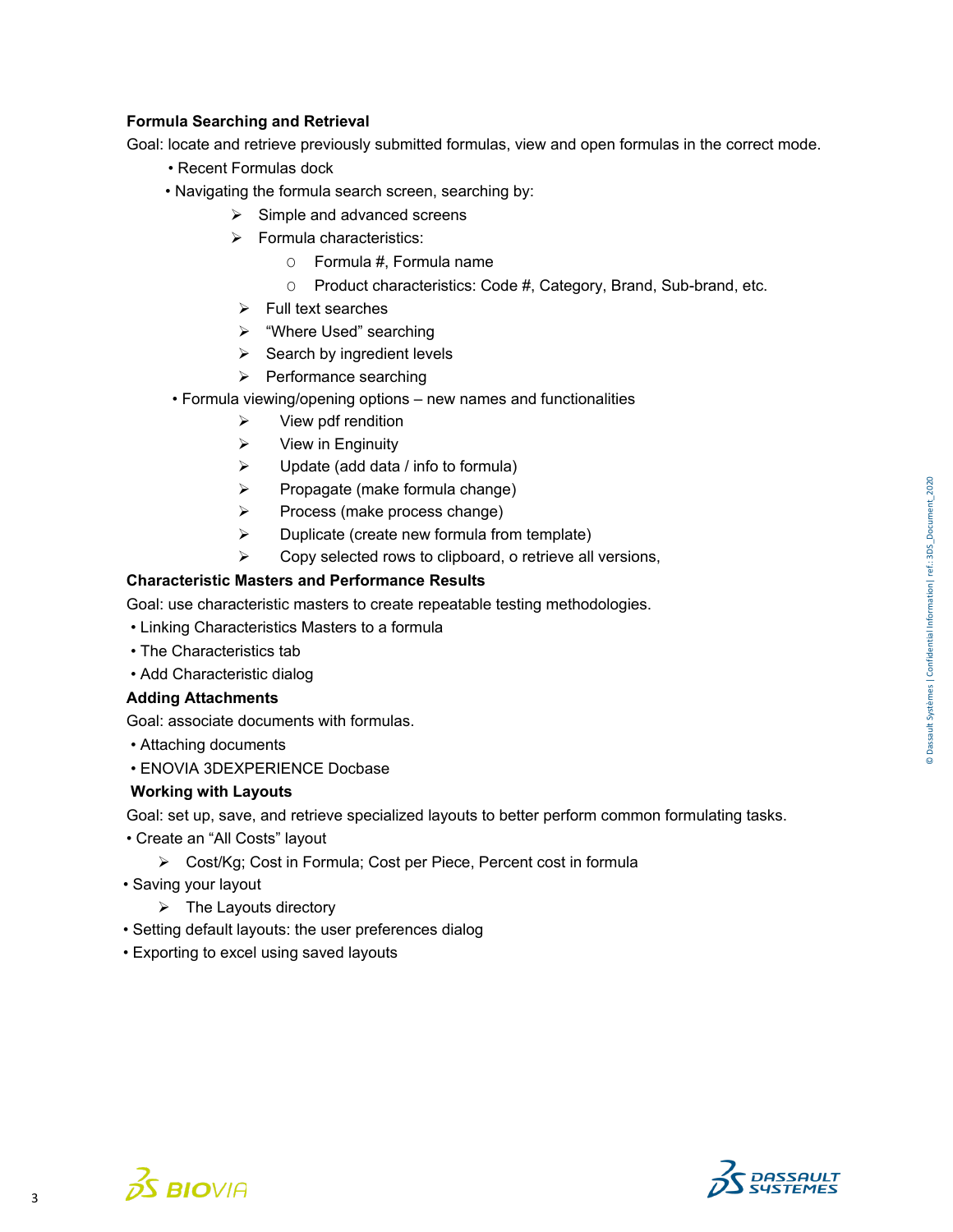## **Report Printing**

Goal: create formula summaries and select and print relevant reports.

- Print Manager
- Selecting Reports
- Printing Formulas or Summaries
- Printing from Search results

#### **The Extensible Calculation Engine**

Goal: introduction to the calculations available from within the formula grid, including actual, per piece, and dry-after processing weights and volumes, with calculations modified by material activity and processing loss.

#### **Formula-wide Calculations**

- Overage
- Per Piece Calculations
- Rescaling weights when batch size changes
- Floating batch sizes
- Specific Gravity

#### **Ingredient-specific Calculations**

- Setting ingredient properties
	- $\triangleright$  Footnotes and processing notes
- Quantity preferences
	- $\triangleright$  Selecting units
	- Percents / PPM
- Calculate weight using:
	- $\triangleright$  As Added Basis (wet)
	- $\triangleright$  After processing (dry)
	- $\triangleright$  Active Basis
	- $\triangleright$  Per Piece Weight (active)
	- $\triangleright$  Specific Gravity

#### **Cost Calculations**

Goal: select relevant cost database to accurate determine formula costs, and will understand how to use the formula grid to perform cost optimizations. Users will learn to use the powerful tools that Enginuity provides for viewing, comparing and optimizing formula costs.

- Cost columns in formula grid
- Multi-plant Multi-Cost Comparison